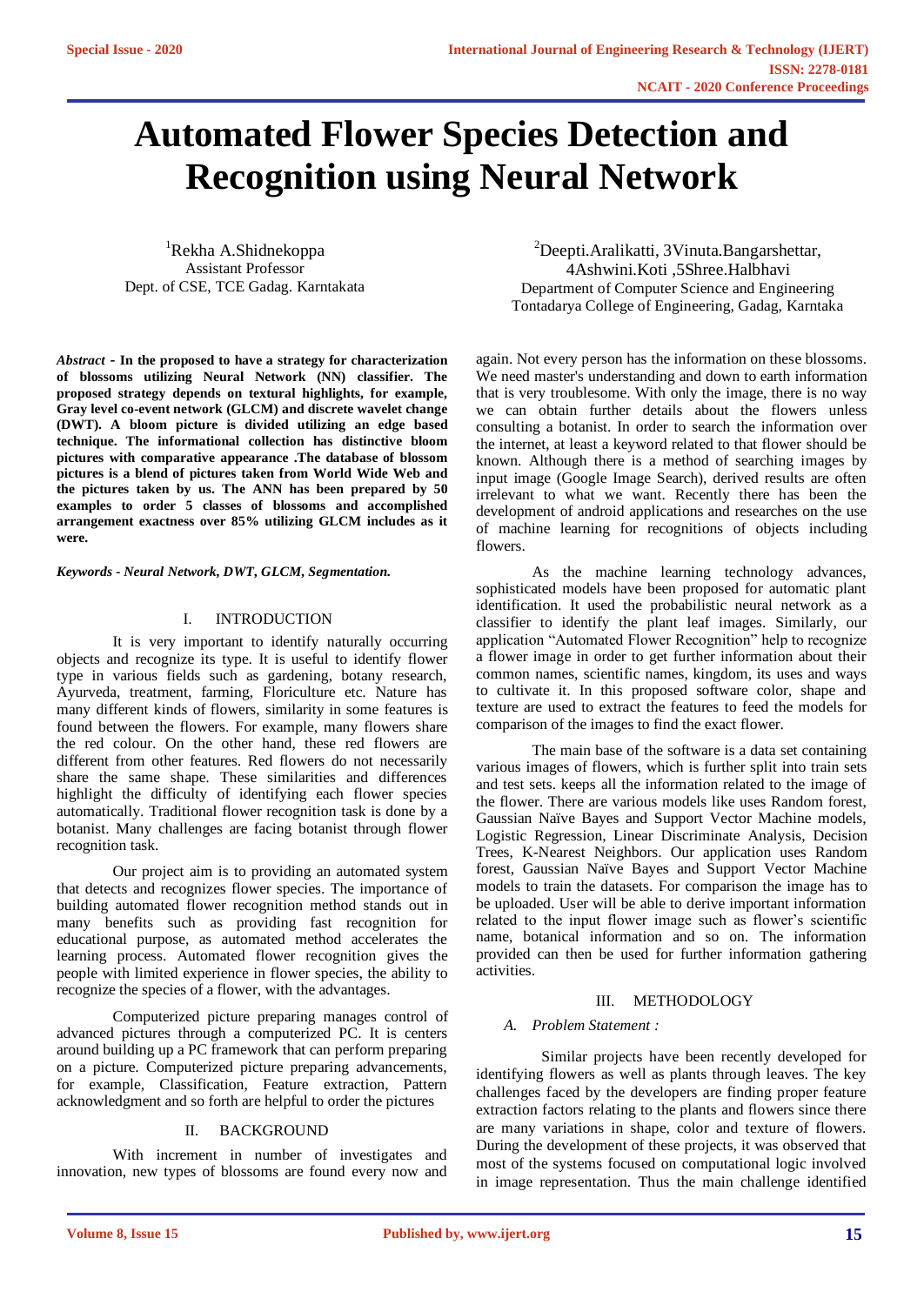was the semantic gap which occurs because of the difference in the representation of the digital image and the human perception.

2.2 Proposed Methodology :

In the proposed to have a strategy for arrangement of blossoms utilizing Neural Network (NN) classifier. The proposed strategy depends on textural highlights, for example, Gray level co-event grid (GLCM) and discrete wavelet change (DWT). A blossom picture is portioned utilizing an edge based strategy. The informational collection has diverse blossom pictures with comparative appearance .The database of bloom pictures is a blend of pictures taken from World Wide Web and the pictures taken by us. The ANN has been prepared by 50 examples to order 5 classes of blossoms and accomplished characterization exactness over 85% utilizing GLCM includes as it were.



Figure 2.2: Process flow diagram

This dataset contains labeled 4242 images of flowers. The pictures are isolated into five classes: chamomile, tulip, rose, sunflower, dandelion. For each class there are around 800 photographs. Photographs are not high goal, about 320x240 pixels. Photographs are not diminished to a solitary size, they have various extents. The information assortment depends on scratched information from flickr, google pictures, and yandex images[5]. However, more pictures were made as trial results demonstrate the need to explore the effect of higher number of pictures on the order precision.

One thing to note is that a few blossoms are from similar sorts yet having various hues as shading is one of the qualities under scrutiny. Information arrangement stage includes picture preparing assignments by utilizing Anaconda apparatus. In bloom pictures distinguishing proof and arrangement, this is the most significant undertaking that should be dealt with cautiously as the precision of the grouping model relies upon this stage. This stage incorporates 4 stages of picture preparing, which are picture sifting, picture division, district identification, and highlight extraction.

These means are significant in arrangement of a decent informational index, especially for building a NN model. When picture catching has been done, picture sifting is performed to change or improve a picture just as taking out the clamor from the picture. Picture division exploits the shading

contrasts among areas and the picture foundation is evacuated by shading division.

In locale location stage, objects in pictures are acted so as to extricate their shading and surface highlights for additional preparing. Highlight extraction catches the basic qualities of the examples. For this examination, two highlights extraction are thought of, to be specific the shading and surface. All bloom pictures are caught in RGB (Red, Green, Blue) shading space. Since RGB shading space is effectively being impacted by power and enlightenment from sun or camera electric lamp, this prompts awkwardness view of shading divergence. One answer for this issue is to change over the pictures into Hue, Saturation, Value (HSV) design view since HSV group disregards the force or brightening brought about by sun or lighting. For this investigation, we are utilizing K-NN and Neural system model. The underlying trials led mean to locate the beginning stage for preparing and testing the blossom pictures dataset. Since bloom picture arrangement contemplates are not broad, it is critical to investigate the sensible number of pictures required to speak to a class of blossom that would deliver sensible presentation, for instance in any event 80%.

The framework configuration process segments the necessities to either equipment or programming frameworks.



Figure 2.3: Dataflow diagram

# *B. Algorithm :Major algorithm*

1.Start

2.Import Required Libraries and files

3.Shows Splash Screen for 2 seconds

4.Get the training path of the Image folders

5.Color, shape and texture extraction of each images in the Image folders

6.Merge the feature extraction (Global Extraction)

7.Normalize and Convert the Global Extraction (to simple array using numpy)

8.Store the Converted array in h5py file

9.Split the Converted array to training and testing data

10.Train the different algorithm used using the training data

11.If upload button is clicked:

Show FileOpenDialog to get path of Image to be identified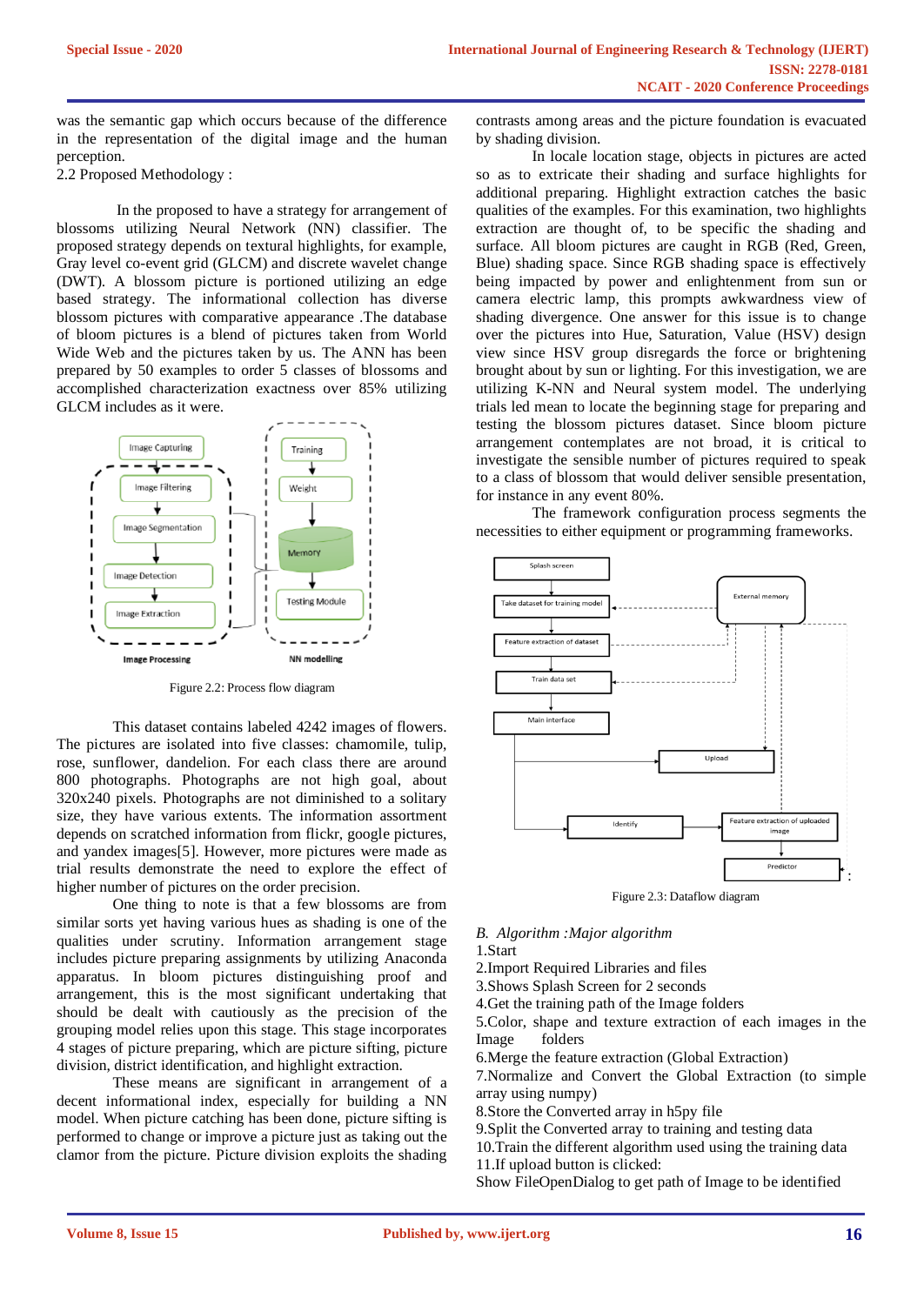12.If identify button is clicked:

If path of Image to be identified is not null:

Extract the three Feature of the image

Compare the extracted feature with Global Feature using different algorithms

Each algorithm predict the image and merge the predicted Flower

Show the Predicted Flower with its Specification, how to cultivate and Uses Information

else:

Show warning message to check path of Image 13.End



Figure 2.3.1:Major import required library and files Extraction.

2.3.2 Program Start Algorithm :

1.Start

2.Shows a splash screen for 2 seconds

3.Feature extraction of the Dataset

4.Shows Main interface

5. If Upload button is clicked:

takes the image path and store in a variable

6.If Identify button is clicked:

Feature extraction of uploaded image

Predict the image using different algorithm

Show the Details and Uses of the Flower Predicted 7.End



Figure 2.3.2 : Function of extraction features from the dataset.

#### I. IMPLEMENTATION

3.1 K-Nearest Neighbour Algorithm

 The k-Nearest Neighbors calculation is simple calculation to comprehend and to actualize, and a useful asset to have available to you. The execution will be explicit for order issues and will be exhibited utilizing the blossoms arrangement issue.

3.2 Neural Network Algorithm

NN has been utilized by blossom picture analysts so as to comprehend the bloom picture highlights and characterized bloom pictures by joining the shading, surface, and shape utilizing closest neighbor and staggered affiliation manages individually, while incorporate spatial data include utilizing shading bunching and area information. To defeat the issue of ordering pictures of blossoms for looking through a bloom licenses database.

3.3 Functional Requirements

Utilitarian necessities characterize elements of programming framework or its components, where a capacity is portrayed as a detail of conduct among yields and information. They perhaps estimations, specialized subtleties and other specialized usefulness that characterizes what framework should achieve. The frameworks fundamental usefulness is to removing the sound example through the given datasets and send message as yield in internet browser.

Effectiveness: Determines how proficiently the framework works and relies upon its handling limit.

3.3.1 Hardware Requirements :

8GB of RAM

intel®core™ i3-500cpu @2.00GHz 2.00GHz

64-bit Operating System

3.3.2 Software Requirements :

 Anaconda software using python programming language. Desktop web using html.

 Using machine learning algorithms and those are Kmeans and neural networks.

3.4 Non Functional Requirements:

Non useful prerequisite is a necessity that indicates the standards that can be utilized to pass judgment on the activity of framework, as opposed to explicit practices they are